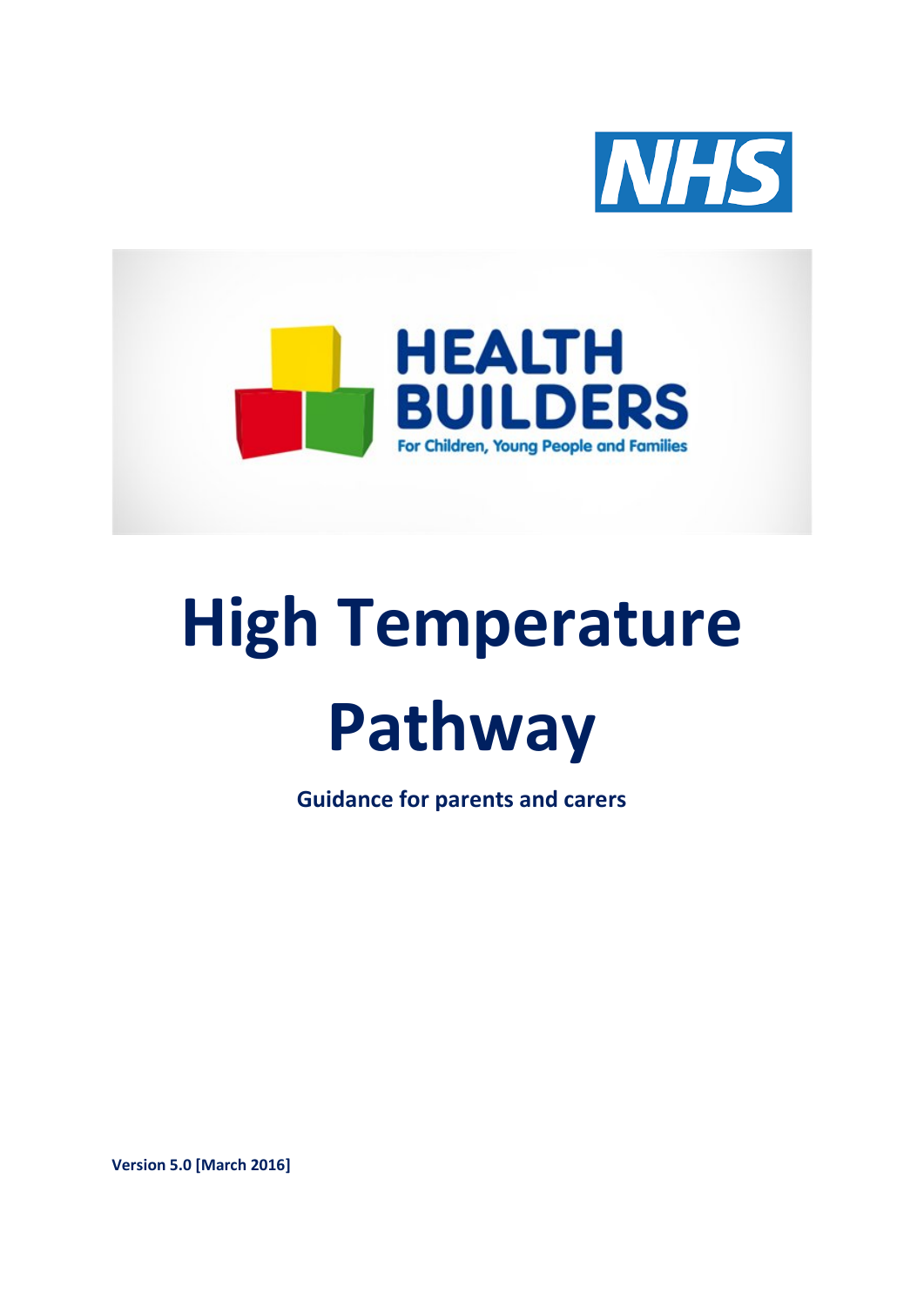# **Is my child with a high temperature unwell?**

#### **A normal temperature is less than 37.5◦C**

The use of a digital thermometer gives the most accurate reading.

## **A high temperature alone in a child over 6 months is not a good guide to how ill the child is.**

A high temperature in children and babies over 6 months is common and is usually due to a virus. This usually gets better by itself within a few days.

## *Please note that very small babies may have low temperatures which may be worrying.*

## **What to use:**

**A.**

- Digital thermometers are recommended
- Ear thermometer (not for babies)
- Forehead strips may be used by families, but not by health professionals

**It is not always possible to find a cause for high temperature. This is common.**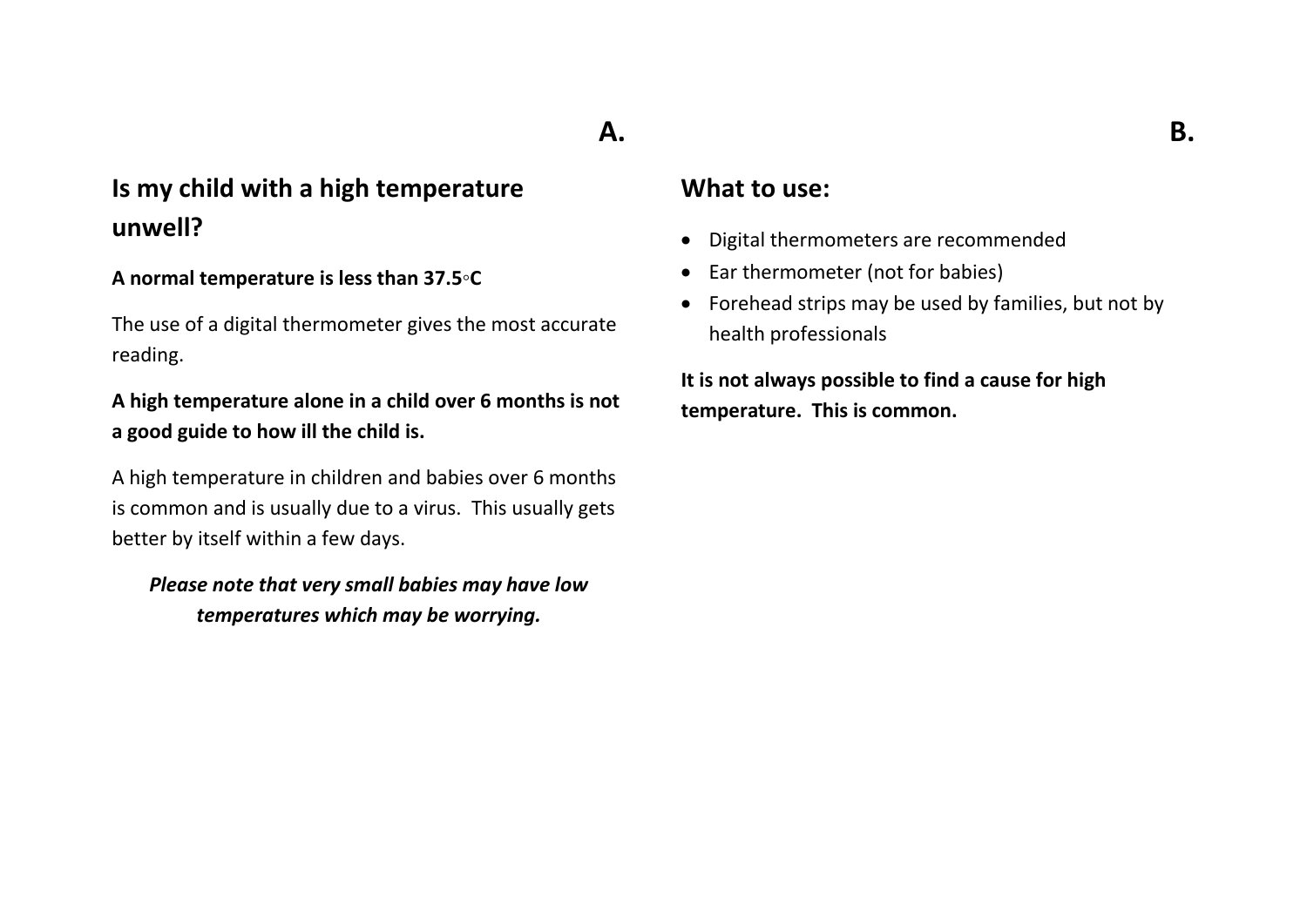# **When should I seek help?**

#### **Baby under 3 months**

…with a temperature above 38◦C.

#### **Baby 3-6 months**

…with a temperature above 39◦C.

#### **For a baby or child over 6 months**

If your child has any of the following seek immediate help

- Unusually sleepy or hard Fits (convulsion). to wake up.
	- No wee or no wet nappy
- Pale or mottled skin(blotchiness, with different shades and colours).
- Headache.

all day.

lights.

- Stiff neck.
- Discomfort with bright
- Unusual breathing or, an unusual cry.
- A rash that doesn't disappear with the tumbler test.
- **Call 999 immediately if your child shows signs of a life threatening illness which may include:**
	- Your child's colour becoming extremely pale or blue or both.
	- Your child becoming unresponsive or you are unable to rouse them.
	- Your child has a rash which you can see through a glass in the Tumbler Test (please refer to section D. of this pathway).

**C.**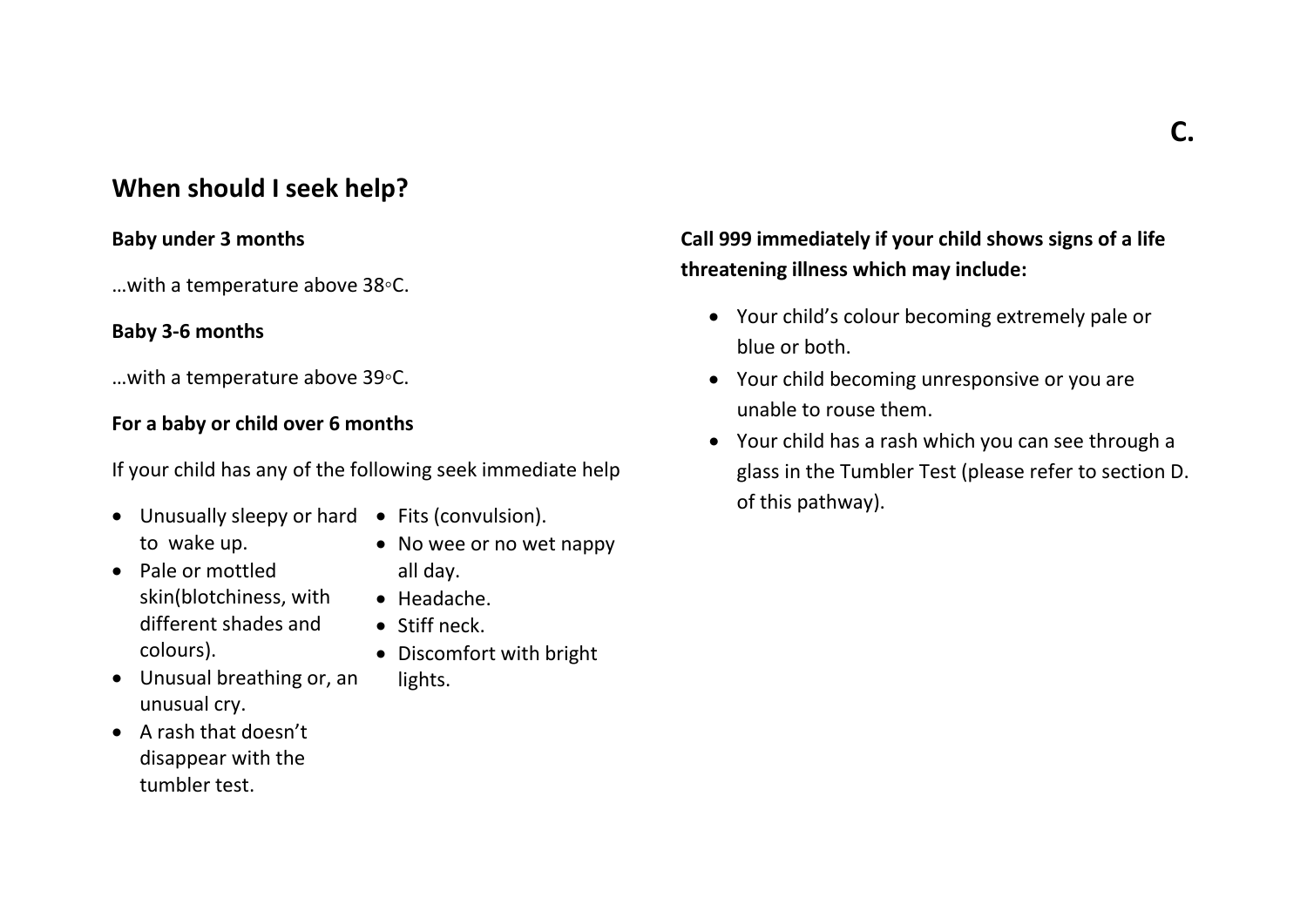# **D.**

# **The Tumbler Test**

If a rash appears, press a glass firmly against the skin. If you can still see the rash through the glass call 999 immediately.



Picture courtesy Meningitis Research Foundation

# **What can I do practically at home?**

- Offer small amounts of drinks (water/juice) often, or aim for wee to be pale yellow.
- If your child is breastfeeding continue as normal.
- Keep the room cool (approximately 18-20◦C).
- Check your child regularly (including 2-3 times during the night).
- Do the Tumbler Test if your child has a rash.
- Keep your child away from school or nursery while they have a raised temperature.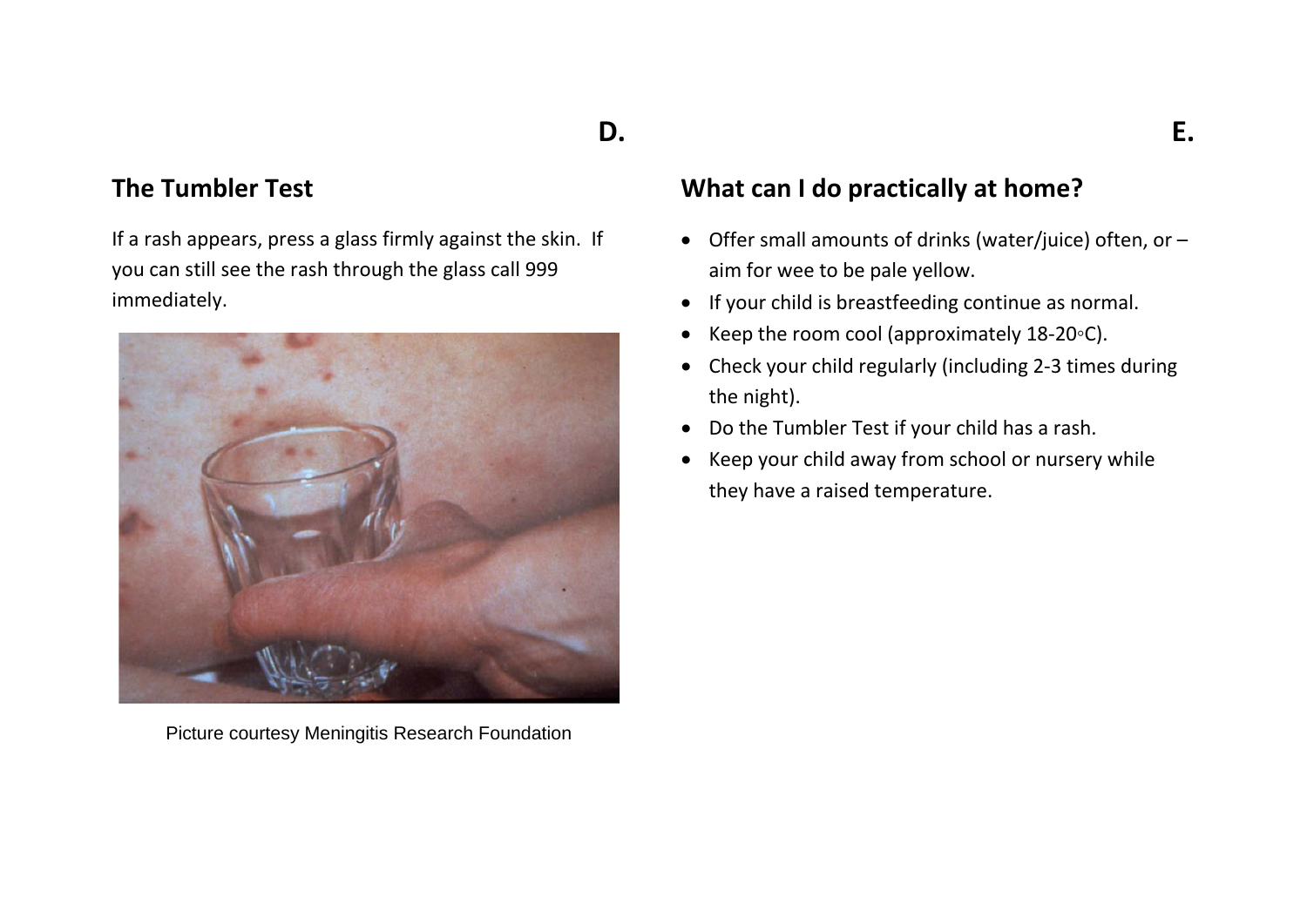# **F.**

## **What medications?**

**Paracetamol:** Do not give to babies under 2 months of age, unless advised by a health professional.

**Ibuprofen:** Do not give to babies under 3 months unless advised by a health professional.

**Aspirin:** Do not give to children & young people under 16 years old.

**Antibiotics:** Do not give unless a bacterial infection is identified, the majority of children do not require antibiotics.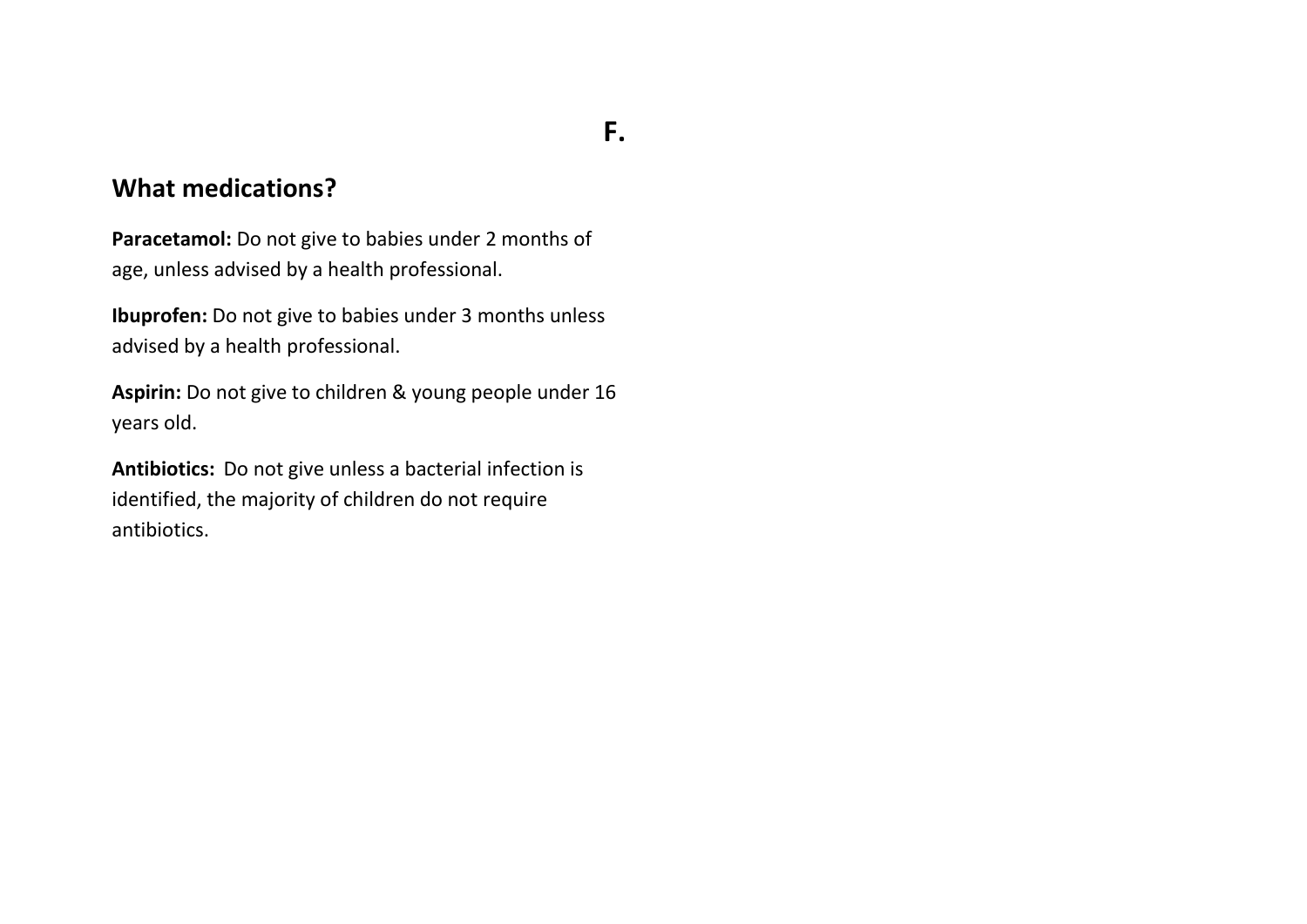# **1.**

## **People I can turn to for help**

The key health professionals trained to help children with high temperature are; health visitors, school nurses, family doctors (GPs), out of hours doctors (CHoC), pharmacists, 111 and NHS Choices.

Friends and Family may be able to give advice.

## **What the health professional will do**

With you they will reach a clear understanding of your child's needs by:

- Listening to you and your child's concerns.
- Taking a full history.
- Usually carrying out a physical examination (including breathing rate and pattern, heart rate, activity and hydration), and they may arrange to test a sample of wee.

With you they will agree a plan based on national guidance (NICE). $<sup>1</sup>$ </sup>

The plan will depend on:

**.** 

- If the child is less than 6 months old.
- If there are signs of illness that need treatment.
- The need for further assessment.

 $1$  NICE – National Institute for Health and Clinical Excellence (www.nice.org.uk)